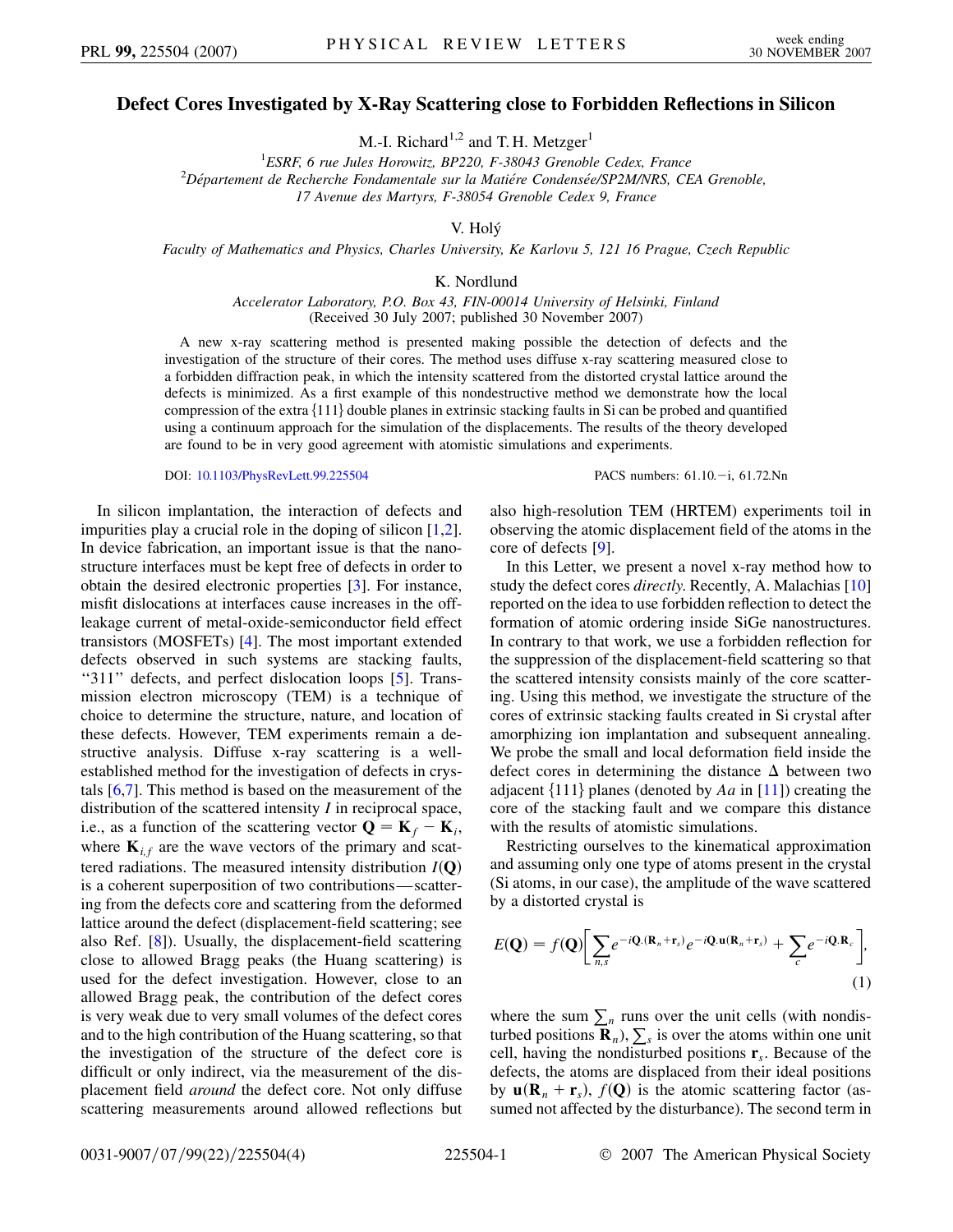Eq. [\(1](#page-0-0)) expresses the contribution of extra atoms (atoms of the defect cores) in the positions  $\mathbf{R}_c$ .

Let us assume that the investigated crystal contains small defects in noncorrelated random positions. We restrict ourselves to weak defects (see the defect classification in Ref. [[6\]](#page-3-5)). After averaging over random defect positions we find that the diffuse part of the scattered intensity is a coherent superposition of two contributions  $I(Q) \sim |E_1(Q) + E_2(Q)|^2$ , where  $E_1$  describes the scattering from the displacement field around a single defect and  $E_2 = f(\mathbf{Q})\sum_c \Omega(\mathbf{R}_c) \exp(-i\mathbf{Q}.\mathbf{R}_c)$  is the scattering from the defect core,  $\Omega(\mathbf{r})$  is the shape function of a single defect core (unity in the core and zero outside it). Expressing the sum  $\sum_n$  over the lattice points by the sum  $\sum_{g}$  over the reciprocal lattice points (RELPs) **g** we obtain the displacement-field term in the form

$$
E_1(\mathbf{Q}) = \frac{f(\mathbf{Q})}{V_{\text{cell}}} \sum_{\mathbf{g}} F_0(\mathbf{g}) \psi(\mathbf{Q} - \mathbf{g}, \mathbf{Q}), \tag{2}
$$

<span id="page-1-0"></span>where  $F_0(\mathbf{g}) = \sum_{s} e^{-i\mathbf{g} \cdot \mathbf{r}_s}$  the structure factor of a *nondeformed* unit cell,  $V_{\text{cell}} = a^3$  is the volume of the unit cell, and

<span id="page-1-2"></span>
$$
\psi(\mathbf{Q}-\mathbf{g},\mathbf{Q})=\int d^3\mathbf{r}e^{-i(\mathbf{Q}-\mathbf{g})\cdot\mathbf{r}}[e^{-i\mathbf{Q}\cdot\mathbf{v}(\mathbf{r})}-1],\qquad(3)
$$

 $v(r)$  is the displacement field around a *single* defect. According to Eq. ([2](#page-1-0)), the intensity of the displacementfield scattering in a given point **Q** in reciprocal space is a coherent superposition of contributions centered in various RELPs **g**. If we can neglect the overlapping of the contributions from different  $g$ 's, in the sum  $\sum_{g}$  only the term with minimum deviation  $Q - g$  is not negligible (say, the term  $\mathbf{g} = \mathbf{h}$ ). If, in addition, the diffraction **h** is forbidden [i.e.,  $F_0(\mathbf{h}) = 0$ ; 200 in Si, for instance], the displacementscattering term can be neglected and the diffuse scattering stems only from the defect cores. Even if this overlapping cannot be neglected, the  $E_1$  contribution to the diffusely scattered intensity close to a forbidden RELP **h** is suppressed and the intensity is mainly influenced by the core term, i.e., by the atomic positions in the defect cores.

In order to demonstrate the sensitivity of the scattered intensity to the defect core structure, we have simulated the intensity scattered from a Si crystal containing randomly distributed small circular stacking faults; the faults lie in  $\{111\}$  planes having the Burgers vector **b** =  $1/3\langle 111 \rangle$  perpendicular to the planes (the Frank loops [\[11\]](#page-3-10)). For the sake of simplicity, we have assumed that all the loops have the same radius  $R_0$ . For Huang scattering, i.e., for  $|\mathbf{Q} - \mathbf{Q}|$  $\mathbf{h} \ll |\mathbf{h}|$ , the asymptotic long-range deformation field of a defect  $\lim_{|\mathbf{r}| \to \infty} \mathbf{v}(\mathbf{r})$  plays a role. Such an asymptotic field has been derived by means of the elastic Green-function approach [\[12](#page-3-11)] and it can be expressed quite easily by means of a double-force tensor of the defect. However, in our simulation the asymptotic expression is not sufficient, since we are dealing with the intensity distribution far away from a RELP, where the displacement field  $v(r)$  in the vicinity of the defect becomes important. Therefore, we have used a more exact Burgers formula [[11](#page-3-10)] describing the displacement field of a fault loop also in its close neighborhood. It has been demonstrated in Ref. [[13](#page-3-12)] that the intensity of diffuse x-ray scattering calculated by this formula compares well with the result of atomistic simulations. The core of a Frank loop consists of two extra  $\{111\}$ planes (denoted *A* and *a* in [[11](#page-3-10)]), having the nominal planes (denoted *A* and *a* in [11]), having the nominal distance  $\Delta_0 = a\sqrt{3}/4$ . The atoms in these planes are arranged in a hexagonal array; the distance of nearest atoms ranged in a nexagonal array; the distance of heartest atoms in the plane is  $a\sqrt{2}/2$ . From symmetry considerations it follows that the reciprocal-space distribution of the scattered intensity  $I(Q)$  is concentrated along lines  $\langle 111 \rangle$  perpendicular to the loop planes.

In Fig. [1](#page-1-1) we have plotted the distribution of the scattered intensity calculated along the [111] direction perpendicular to the fault plane around the forbidden RELP  $h = [200]$ , in which  $\mathbf{q} \equiv \mathbf{Q} - \mathbf{h} = 0$ . From the figure it follows that the intensity  $I(Q)$  around the forbidden RELP  $h = [200]$  very sensitively depends on small changes in the plane distance  $\Delta$ , while the intensity close to an allowed RELP (311 or [1](#page-1-1)11, for instance) is almost  $\Delta$  independent. Figure 1 illustrates the origin of this behavior. Around an allowed RELP the term  $E_1(\mathbf{Q})$  is dominant and the core term  $E_2(\mathbf{Q})$  can be neglected. Around a forbidden RELP **h**, only more distant allowed RELPs  $\mathbf{g} \neq \mathbf{h}$  contribute to  $E_1(\mathbf{Q})$  and the resulting term  $E_1(Q)$  is comparable or even smaller than the core term  $E_2(Q)$ . A small change in  $\Delta$  only slightly affects the intensity  $|E_2|^2$  of the core term but it changes substantially its phase and also the total intensity around the forbidden RELP, being proportional to  $|E_1(\mathbf{Q}) + E_2(\mathbf{Q})|^2$ .

We have used this approach for the investigation of the core structure of small stacking faults generated in Si(001) by Xe-implantation and subsequent annealing [[14](#page-3-13)]. The

<span id="page-1-1"></span>

FIG. 1. The distribution of diffusely scattered intensity from circular stacking faults calculated along the line [111] perpendicular to the loop plane. The loop radius is  $R_0 = 30$  nm, the point  $q_{\perp} = 0$  corresponds to the forbidden RELP 200. In figure (a), the contributions of the defect cores are plotted for various distances  $\Delta$  of the defect (111) planes; figure (b) shows the total intensities as well as the displacement-field contribution  $|E_1|^2$  that does not depend on  $\Delta$  (points).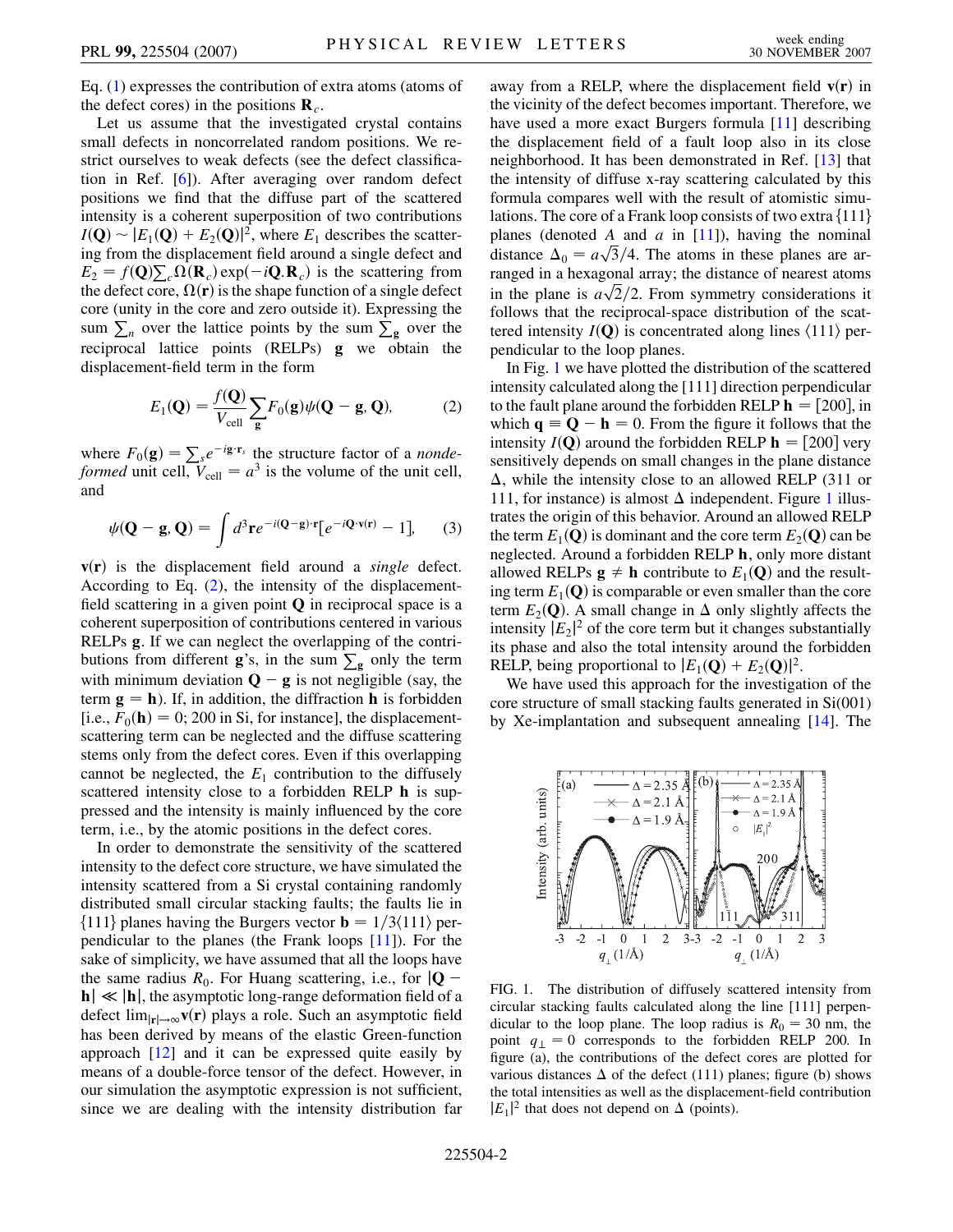annealing results in the formation of extended defects in Si(001) in a depth of about 100 nm, i.e., faulted extrinsic dislocation loops. The diffuse x-ray scattering has been measured on the beamline ID01 at ESRF, Grenoble using the x-ray energy of 8 keV in the grazing-incidence geometry, in which the diffraction vector  $\mathbf{h} = [200]$  was parallel to the sample surface. We kept constant the incidence angle to 0.35, i.e., 0.13 above the critical angle of total external reflection. The scattered radiation was collected by a linear detector perpendicular to the sample surface. A threedimensional intensity distribution  $I(Q)$  around the 200 reciprocal lattice point was recorded. The diffuse scattering was concentrated in intensity streaks along  $\langle 111 \rangle$  directions visible in Fig. [2.](#page-2-0) Because of the grazing-incidence geometry used, only half of reciprocal space above the sample horizon  $(Q_z > 0)$  can be covered. The full width at half maximum (FWHM)  $\delta q_{\parallel}$  of the streak cross-section is  $\delta q_{\parallel} = 2\pi/(2R_0)$ . From the fit the mean radius  $R_0 =$  $(30 \pm 2)$  nm of the faults follows.

The intensity distribution along the streaks  $I(q_1)$  is plotted in Fig. [3.](#page-2-1) The intensity has been corrected by the polarization factor and beam footprint [[15](#page-3-14)]. Here  $q_{\perp}$  is the coordinate of **q** along the trajectory depicted in Fig. [2](#page-2-0) (see white dashed lines);  $q_{\perp} = 0$  corresponds to the forbidden RELP  $h = [200]$ . We have fitted this distribution to the theory described above; in the fit we relied on only one free parameter  $\Delta$ ; from the fit  $\Delta = (2.1 \pm 0.2)$  Å follows. Calculating the scattered intensity, we took into account the defect-free surface layer mentioned above, and the dependence of the irradiated sample depth *L* on the incidence and exit angles. The correspondence of the measured and fitted intensity distribution is good (see Fig. [3](#page-2-1), full line).

<span id="page-2-0"></span>It is worthy to note that the diffusely scattered intensity cannot be explained only by the core scattering, even if the

 $q_z \, (1/\text{\AA})$ 

 $-0.05$ 

nearest RELP is forbidden. Since the defects are very thin in the direction perpendicular to the loop plane, the extension of the  $|E_1(Q)|^2$  term in this direction is comparable to the distance of nearest RELPs, and this term is not negligible even around a forbidden RELP. If we neglect completely  $E_1(\mathbf{Q})$ , the asymmetry of the experimental intensity distribution around 200 can be explained only by nonrealistically small value of  $\Delta$ . As demonstrated by previous works on a different system [\[16\]](#page-3-15), we show that the local information is not only encoded in the diffuse scattering near forbidden reflection. The scattering around several allowed reciprocal-space points need to be taken into account to analytically simulate and quantify the defect cores.

We have compared the simulated intensity distribution with the result of atomistic simulations [\[13\]](#page-3-12). An extrinsic stacking fault was created by adding an extra double (111) atom plane in the center of a large simulation cell, with a length of  $20\frac{1}{2}[110]a$  (*a* is the lattice constant). Because of computational limitation, the size of the defect is chosen 4 times smaller than the average measured stacking fault size. Using the positions of atoms following from the atomistic simulations, we have calculated the scattered intensity directly using Eq. ([1\)](#page-0-0), plotted as the dashed line in Fig. [3.](#page-2-1) In the simulation, we averaged the scattered intensity over all four possible  $\{111\}$  orientations of a stacking fault. We studied size effects and show that the stacking fault size has no impact on the shape of the fault's core signal. The dashed line in Fig. [3](#page-2-1) exhibits a small sharp maximum also in the forbidden 200 point ( $q_{\perp} = 0$ ). This maximum is caused by the size truncation of the crystal that was included in the atomistic simulation. Except for this maximum, the correspondence between the measured and simulated curves is very good.

Figure [4](#page-3-16) schematically depicts the sequence of (111) layers and positions of the atoms obtained by the atomistic



 $0.0$  $q_r(1/\text{\AA}) \longrightarrow [100]$   $0.05$ 

<span id="page-2-1"></span>intensity (arb. units) 200 31  $\overline{0}$  $-2$  $-1$  $\overline{2}$  $\mathbf{1}$  $q_{\perp}$ (1/Å)

FIG. 3. Distribution of the measured intensity (points) along the trajectory denoted in Fig. [2](#page-2-0), along with its theoretical fit using the Burgers formula (full line) and atomistic simulations for the displacement field (dashed line).

०.<br>१९११